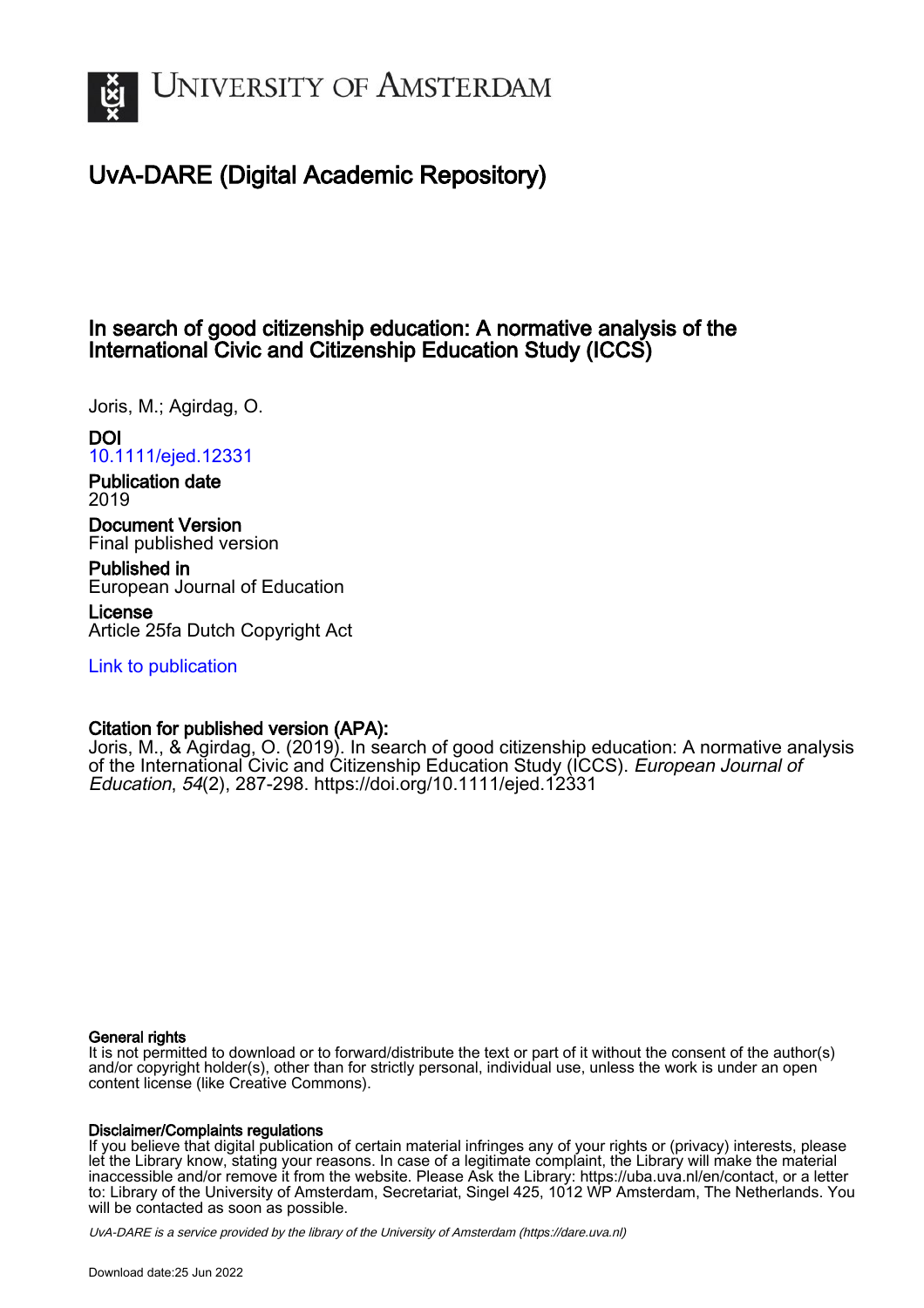### ORIGINAL ARTICLE



# **In search of good citizenship education: A normative analysis of the International Civic and Citizenship Education Study (ICCS)**

# **Margot Joris1** | **Orhan Agirdag<sup>2</sup>**

1 Laboratory for Education and Society, KU Leuven, Leuven, Belgium 2 Educational Sciences, University of Amsterdam, Amsterdam, The Netherlands

#### **Correspondence**

Margot Joris, Laboratory for Education and Society, KU Leuven, Andreas Vesaliusstraat 2 – box 3761, 3000 Leuven, Belgium. Email: [margot.joris@kuleuven.be](mailto:margot.joris@kuleuven.be)

#### **Abstract**

In the last two decades, calls to place citizenship education (CE) at the top of national and European educational policy and research agendas have been gaining in prominence. Large‐scale comparative studies, such as the International Civic and Citizenship Education Study (ICCS), are often con‐ sidered the main evidence base for setting these agendas and improving CE policies and practices. This article there‐ fore considers the ICCS study as an inherent part of the pro‐ cess of translating general, educational aims into curricular policies and practices of CE. However, while critical voices about comparative educational studies have become para‐ mount, a detailed analysis of their contents, of what and how they measure and what they promote as the aims of education is often lacking. This article aims to fill this gap by analysing the main research documents, design and items of the 2009 ICCS study. To find out what ICCS promotes as the goals of citizenship education, we examined its normative assumptions in terms of qualification, socialisation and/or subjectification. Our analysis shows that the qualification and socialisation functions are dominantly validated in all aspects of the study, whilst there is only marginal attention to subjectification. This implies that ICCS misses an impor‐ tant potential to document and/or promote pupils becoming autonomous and critical democratic citizens, whilst this is often considered a central aim of citizenship education by policymakers, practitioners and teachers.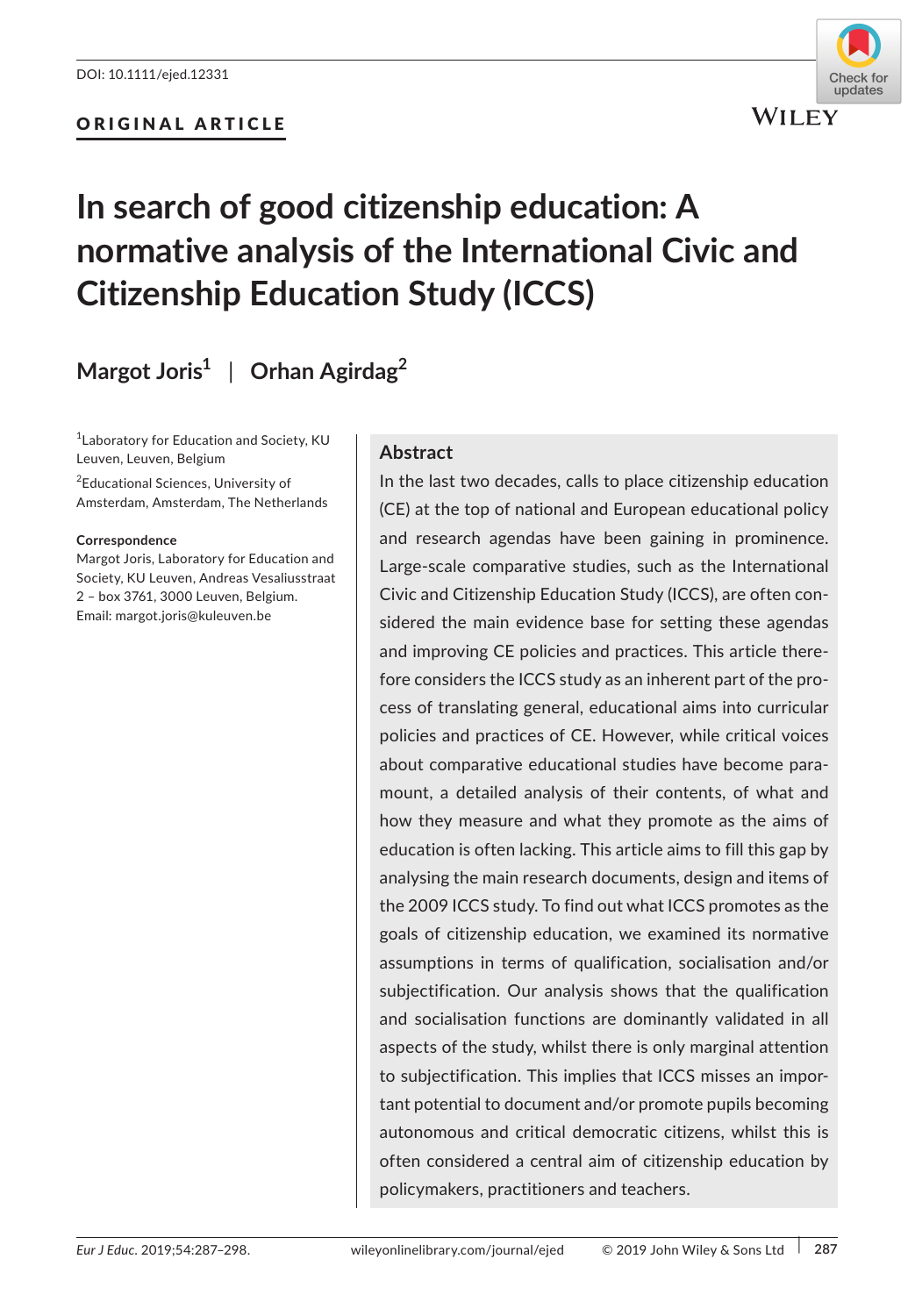## **1** | **INTRODUCTION**

For over a decade, calls for citizenship education in schools have been attracting the interest of national and European policymakers and researchers. Coming from all sides of the political and societal spectrum (Brooks & Holford, 2009), they are often grounded in a "crisis" discourse, proposing active citizenship and citizenship education as universal antidotes to diverse societal issues which are seen to constitute a deepening crisis in our democracies. These issues include terrorist threats and extremism, loss of social cohesion, increasing individualism, intolerance, racism, populism, etc. Moreover, citizens, and mostly young people, are seen to be losing interest in and becoming increasingly apathetic to political and societal affairs (Brooks & Holford, 2009; Holford, 2008; Nordensvärd, 2014). Citizenship education is then promoted as an answer by equipping young people with the right set of knowledge, competencies, attitudes and values to become active democratic citizens (Council of Europe, 2010; Naval, Print, & Veldhuis, 2002; Toots, De Groof, & Kavadias, 2012). The school is often seen as the ideal place for this "revitalisation" of democratic citizenship through education because it provides a common space and time for young people to learn how to live together or form a sort of miniature society (Print, ØrnstrØm, & Nielsen, 2002). This has led to a focus on democratic school governance and the creation of a democratic climate in schools and classrooms by educational research and policy, reflecting what McCowan (2009) describes as the idea(l) of "seamless enactment": stressing the need for harmony between ends and means in citizenship education or for the embodiment of democratic aims in the curriculum and pedagogical relations and processes in school. In other words, it aims at avoiding tensions between democratic aims and undemocratic practices throughout the stages of the creation and implementation of citizenship education curricula.

At a national or local level, policymakers have (re)introduced this central belief in citizenship education in schools as part of educational policies and curricula which, next to national or local priorities, increasingly include translations and implementations of supranational, European policy initiatives (Ioannidou, 2007; Naval et al., 2002). For instance, in 2016, the Council of Europe launched its framework of competences for democratic culture to inform educational planning and decision making and be tested and implemented in citizenship education curricula and prac‐ tices throughout Europe (Council of Europe, 2016). It encompasses a model of the competences to be acquired by European learners to become "effective participatory citizens", to learn how to live together peacefully and prepare for life as "competent democratic citizens" (Council of Europe, 2016, p. 9). These initiatives, both national and inter‐ or supranational, often refer to an empirical "evidence base" consisting of the measurement and comparison of international citizenship education data (Ioannidou, 2007). The main providers of these data are comparative, standardised studies that measure and compare students' citizenship knowledge, attitudes and activities across countries. These studies often follow the design and aims of international studies in other educational fields, such as the OECD's PISA study or the Trends in International Mathematics and Science Study (Olson, 2012).The International Association for the Evaluation of Educational Achievement (IEA) has been a main contributor to the study of citizenship education, developing measuring instruments and a rich collection of data worldwide (Torney‐Purta, 2002). Its most recent study, the *International Civic and Citizenship Education Study* (ICCS), compared the outcomes of citizenship education of over 140,000 students in 38 countries in 2009 and was organised a second time in 2016, building on the data and framework of the 2009 edition. ICCS claims to offer reliable, comparative evidence and data that will enable participating countries and regions to evaluate the strengths of their educational policies and measure progress in achieving their set goals of citizenship education (Schulz, Ainley, Fraillon, Losito, & Agrusti, 2016).

Taking into account the extensive body of research that deals with comparative, international education studies in general, for instance as a political tool that influences and creates educational policy (No'voa & Yariv‐Mashal, 2003) or questions the consistency of standardised methodology with democratic educational practices and principles (Mason & Delandshere, 2010) and its adequateness for making recommendations for educational practices (Hyslop‐Margison, Hamalian, & Anderson, 2006) or even portraying large‐scale studies as counterproductive to promoting democracy in and through education (Ydesen, 2014), this article focuses on a specific lacuna in the secondary research spurred by the 2009 ICCS study which we broadly divide here into two strands. The first focuses on a further empirical analysis of ICCS data, researching specific relations between variables or indicators and student citizenship education outcomes,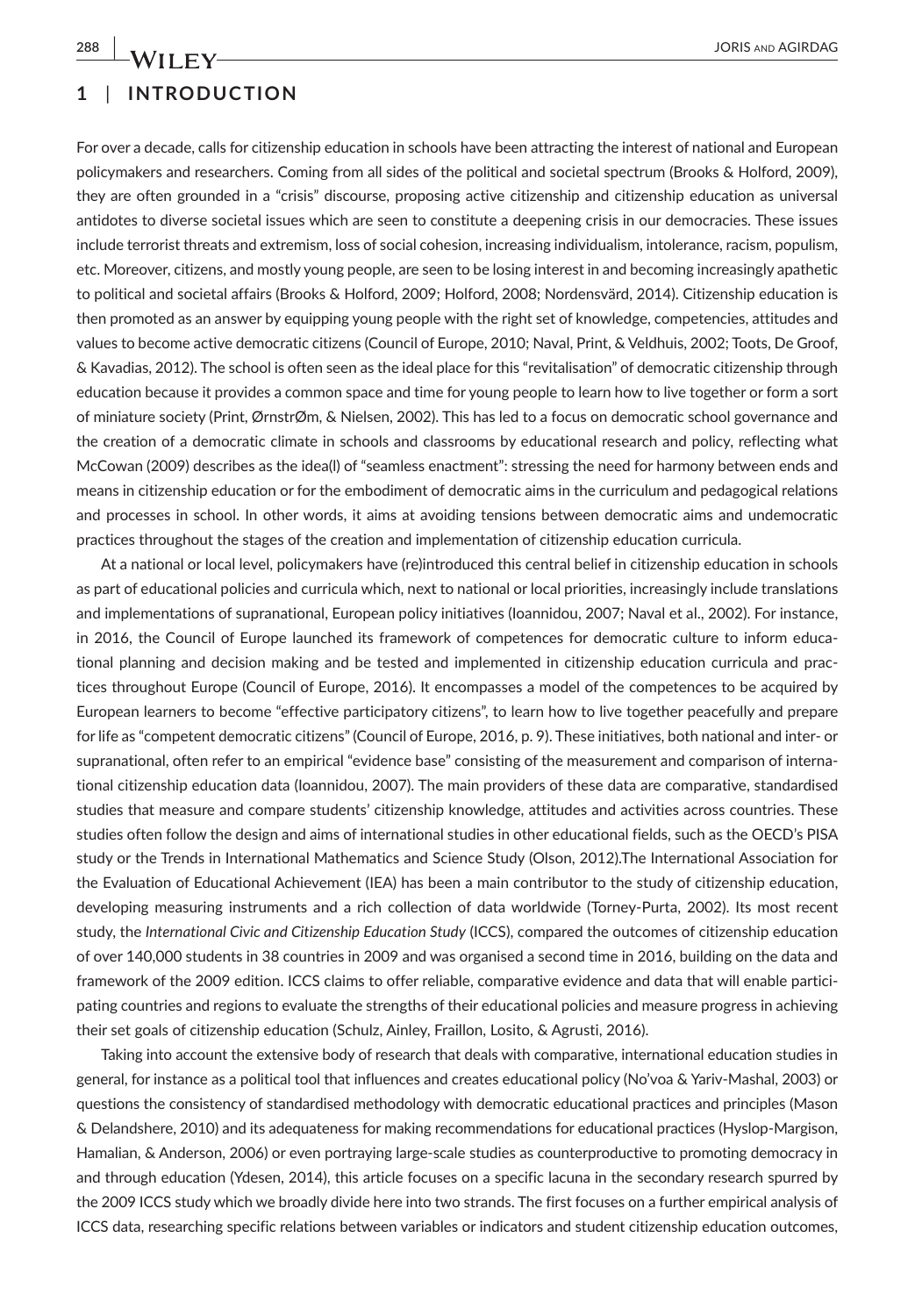comparing results with other studies or countries, or connecting them to specific national contexts (Knowles & Di

Stefano, 2015). This strand of secondary research embodies trust in the standardised collection and analysis of data to improve practices and policies. The second strand of research offers a critical approach to ICCS, scrutinising its ability to depict young people's civic engagement (Olson, 2012), or analysing its lack of a theoretical and empirical framework and its methodological and test‐ethical problems (Zurstrassen, 2011). It focuses on the flaws and limits of measuring the educational aims through the comparative, standardised approach to citizenship education.

Although these critical voices question the general usefulness of ICCS for (citizenship) educational policymaking and practice, a detailed analysis of its framework and contents is often missing. Hence, what the study aims to measure and the normative assumptions beneath its assessments remain a black box. This article attempts to fill this "gap" by departing from what we believe is a more fundamental, *normative* question: what does ICCS promote and measure as the goals and aims of citizenship education? Following Olson's (2012) argument that the content and criteria that are chosen and included in an educational study point at what it characterises as educationally desirable, we look into the normative underpinnings of the ICCS research design and test items. By investigating all its steps and documents for the aims attributed to citizenship education, this article illustrates how the study (and educational research more broadly) can be considered as an additional and missing stage in what McCowan (2009) describes as the four stages of "curricular transposition" of overarching aims to curricular programmes: first, the envisioning of the ideal citizen/ polity and the knowledge, skills and values that are seen to comprise them, second, the creation of curricular programmes, third, the implementation of curricula and last, their effects on students. We consider ICCS, as an example of comparative, large‐scale educational research, an additional stage between the first and second stage described by McCowan, since it constructs and measures the types of knowledge, attitudes, values and beliefs that are consid‐ ered important to prepare young people for their roles as citizens (Schulz, Fraillon, Ainley, Losito, & Kerr, 2008) given its purpose to offer an evidence base for curricular policies and practices in the participating countries and regions. According to McCowan, this process of curricular transposition is accompanied by the idea(l) of seamless enactment mentioned earlier as a corresponding *normative framework* underlying the different stages of the citizenship educa‐ tion curriculum and envisioning a 'harmonious movement between ends and means and ideal and real, both in terms of underlying principles and the human agents involved' (McCowan, 2009, p. 85–86). Following the importance attached to promoting active and critical participation of students in school governance, a democratic school culture and open classroom climate by research and policies of citizenship education (Knowles & Di Stefano, 2015; Naval et al., 2002; Print et al., 2002; Schulz et al., 2008; Torney‐Purta, 2002), we investigate if ICCS, whilst promoting these aims, adopts this principle of seamless enactment in its logic, set‐up and methodology.

## **2** | **AIMS OF CITIZENSHIP EDUCATION**

In order to answer questions about its aims and purposes and what constitutes good (citizenship) education, Biesta (2009, 2011) argues that we should begin with what he identifies as its three functions:

- *Qualification*: providing young people with the knowledge, skills, understandings, dispositions and forms of judgement that allow someone to do/be something.
- *Socialisation*: ways of becoming a member and part of particular social, cultural and political "orders", the trans‐ mission of norms and values, bringing young people into existing ways of knowing and doing.
- *Subjectification*: becoming a (political) subject, ways of becoming autonomous and independent from the socio‐ political order, process through which new ways of being and doing can come into existence or the coming into being as a unique subject.

This frame is based on both classical and critical pedagogical works and views, mainly inspired by Klaus Mollenhauers' *Erziehung und Emanzipation* (Biesta, 2015), that propose that "good" upbringing and education can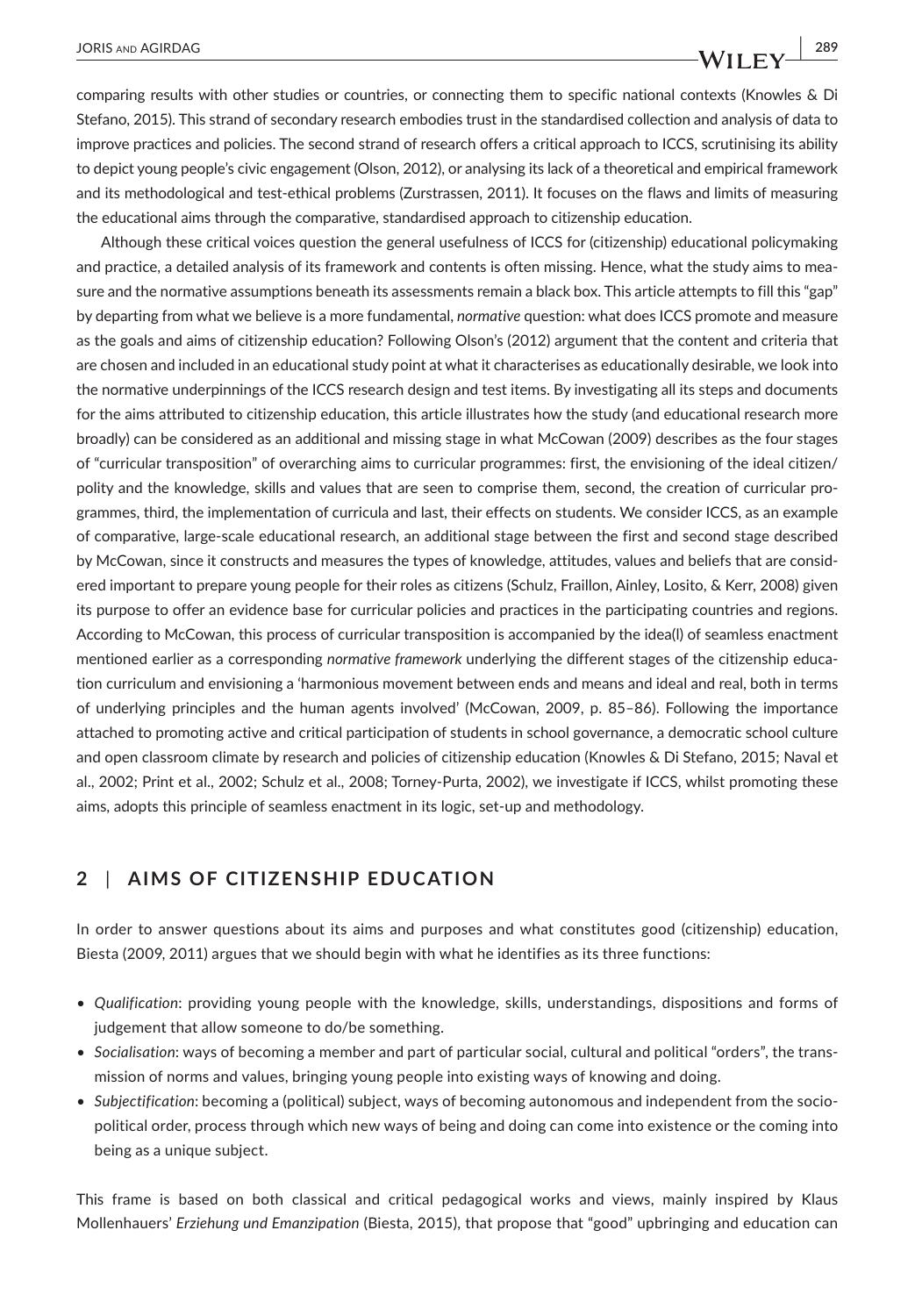never be limited to forms of learning that solely contribute to reproducing existing socio‐political orders or to the adaptation or insertion of individuals into these orders (qualification and socialisation). Its purpose also includes a dimension of emancipation, of helping young people to become autonomous and independent, unique subjects (subjectification). This view on the aims of education as both reproducing and preserving the existing and mak‐ ing change possible is still present in current educational research and policymaking on citizenship education (Nordensvärd, 2014). For instance, the Council of Europe, one of the main European citizenship education policy‐ makers that ICCS aims to inspire, also refers to these three aims of good (citizenship) education:

Education has many purposes, including preparing individuals for the labour market, supporting personal development and providing a broad advanced knowledge base within society. However, in addition, education has a vital role to play in preparing individuals for life as active democratic citizens, and education is in a unique position to guide and support learners in acquiring the competences which they require to participate effectively in democratic processes and intercultural dialogue. An education system which equips people with such competences empowers them (…). It also endows them with the ability to function as autonomous social agents capable of choosing and pursuing their own goals in life. (Council of Europe, 2016, p. 16)

This article therefore departs from this distinction between qualification, socialisation and subjectification to inves‐ tigate the normative underpinnings of the ICCS research. Whilst we are fully aware that the notion of subjectifi‐ cation is in itself not undisputed (Simons & Masschelein, 2010), we do believe it to be an interesting starting point for our normative analysis of ICCS. In order for ICCS to deliver the evidence to improve policy and practices of citizenship education that envision these purposes, we could therefore expect it to reflect this threefold description of its aims.

### **3** | **METHODOLOGY**

In what follows, the concepts of qualification, socialisation and subjectification are used to analyse the normativity of the 2009 ICCS study by applying them to some of its main documents. Since the framework and design of the study have remained largely the same in the 2016 ICCS edition, our normative analysis also applies to this second edition and thus contributes to current debates on citizenship education research and policy.

The first document in our analysis is a paper called *Concept and design of the International Civic and Citizenship Education Study* (Fraillon & Schulz, 2008) which describes its fundamental underpinnings. The second is the ICCS *Assessment framework,* or "blueprint" for the assessment of citizenship education outcomes in the study (Schulz et al., 2008), describing the aspects to be operationalised and measured. Finally, we refer to findings from the *ICCS 2009 International Report: Civic knowledge, attitudes, and engagement among lower‐secondary school students in 38 countries* (Schulz, Ainley, Fraillon, Kerr, & Losito, 2010) which summarises the results of the study and provides ex‐ amples of test items from its cognitive test and student questionnaire. In analysing these documents, we explore the importance that is attributed to qualification, socialisation and subjectification in the ICCS purpose statement, theoretical framework, design, instruments and items.

### **4** | **ANALYSIS**

#### **4.1** | **Purpose statement**

The ICCS Assessment Framework opens by stating the main purpose of the ICCS study, namely: to investigate the ways in which young people are prepared and consequently ready and able to play their roles as citizens in a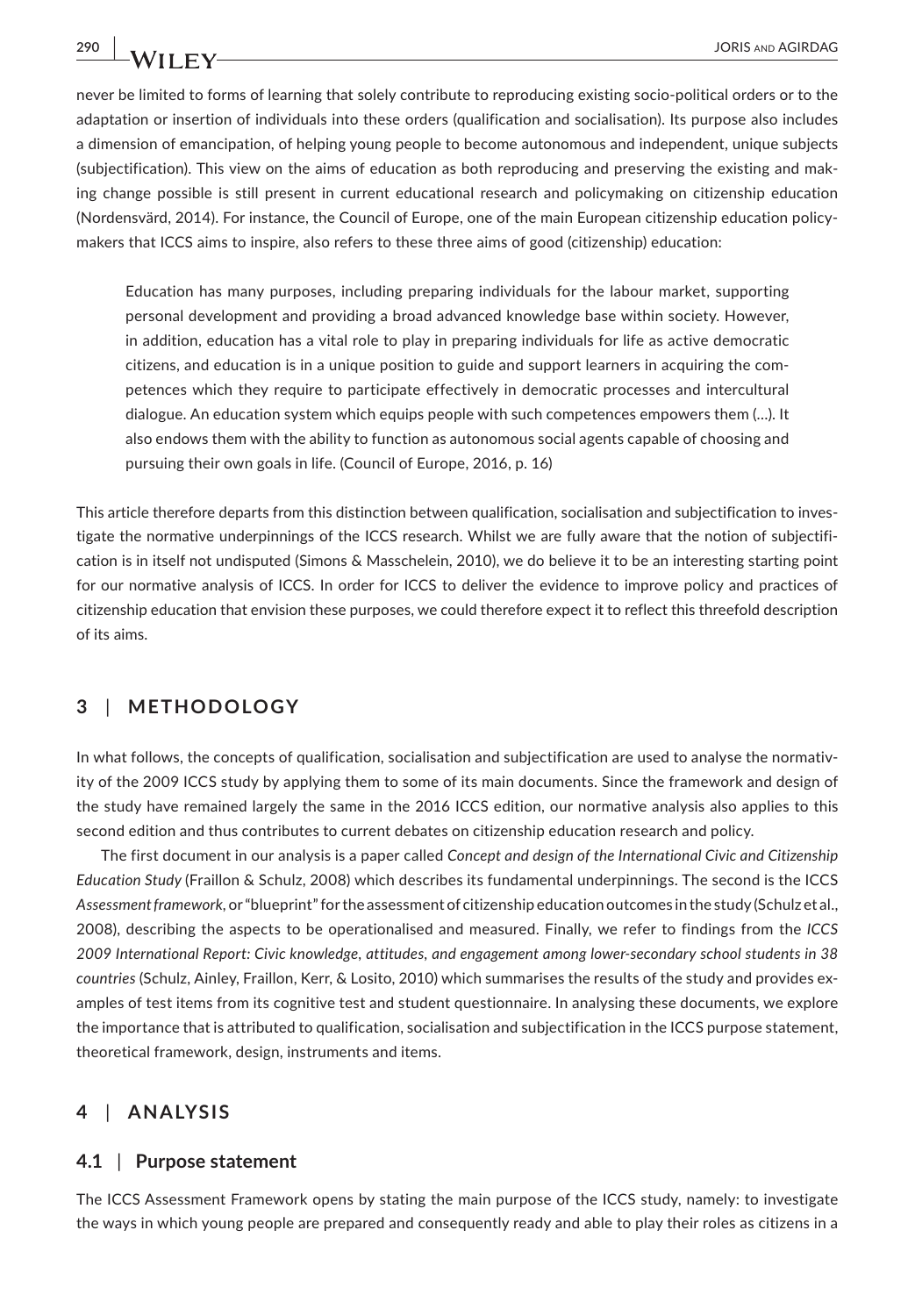range of countries (Schulz et al., 2008). This consisted in measuring and reporting on their citizenship and civic knowledge, understandings, competencies, activities, dispositions and attitudes and collecting contextual data to help to explain variations in these outcome variables (Schulz et al., 2008). This purpose statement expresses a firm belief in the ability of ICCS to offer evidence for the improvement of citizenship education policy and practice. However, it does not address explicitly the question of what *good* citizenship education is/ought to be. We identify the central idea that young people have a certain (learning) trajectory to follow in order to become "ready and able" citizens, i.e., acquiring the right forms of knowledge and understanding, forming positive atti‐ tudes to being a citizen and participating in activities related to civic and citizenship learning (Schulz et al., 2010). We relate this to Biesta's qualification function of education: providing young people with the knowledge, skills, understandings, dispositions and forms of judgement that allow someone to do/be something (Biesta, 2009), in this case a competent citizen. Digging a little deeper, we can also connect the idea of a citizenship learning trajectory to the *socialisation* function of education: it is considered a prerequisite for young people to become "ready and able" citizens, or to be introduced as members of the existing citizenship order. A more emancipating or *subjectification* function of young people becoming independent, unique and autonomous (political) subjects

is not listed explicitly as an important purpose of this trajectory. The purpose statement of ICCS 2009 therefore seems to leave open the possibility of subjectification as a function of citizenship education, whilst prioritising qualification and socialisation.

### **4.2** | **Assessment framework**

The assessment framework of ICCS 2009 consisted of 3 parts: *The Civic and Citizenship Framework*, describing the aspects that were to be operationalised and measured throughout the study, the *Contextual Framework* and the *Assessment Design*. Here, we will only discuss the civic and citizenship framework and the assessment design. The civic and citizenship framework was organised around three outcome dimensions of citizenship education to be measured throughout the study: the c*ontent* dimension or subject matter, the *affective/behavioural* dimension or types of student perceptions and activities and the *cognitive* dimension or thinking processes. The most straight‐ forward dimension for the purpose of our analysis is the cognitive dimension. In its two domains, knowledge and cognitive skills are considered the main "outcomes" in need of measurement and they therefore seem to put *quali‐ fication* forward as the main goal of citizenship education:

- *Knowing*: students are expected to demonstrate knowledge of civic and citizenship information, or the ability to define, describe, and illustrate it with examples.
- *Reasoning and analysing*: students' use of civic and citizenship information to reach conclusions that are broader than any single concept: to interpret, relate, justify, integrate; generalise, solve problems, hypothesise, evaluate, etc.

The second dimension, the content dimension, consisted of 4 domains, specifying subject matter related to:

- *Civic society and systems*: mechanisms, systems and organisations that underpin societies: citizens, state institu‐ tions and civil institutions.
- *Civic principles*: shared ethical foundations of society or support, protection, and promotion of equity, freedom and social cohesion.
- *Civic participation*: manifestations of individuals' actions in their communities (active citizenship): decision making, influencing and community participation.
- *Civic identities*: personal sense of being an agent of civic action, testing individuals' civic roles and the perceptions of these roles: civic self‐image and civic connectedness.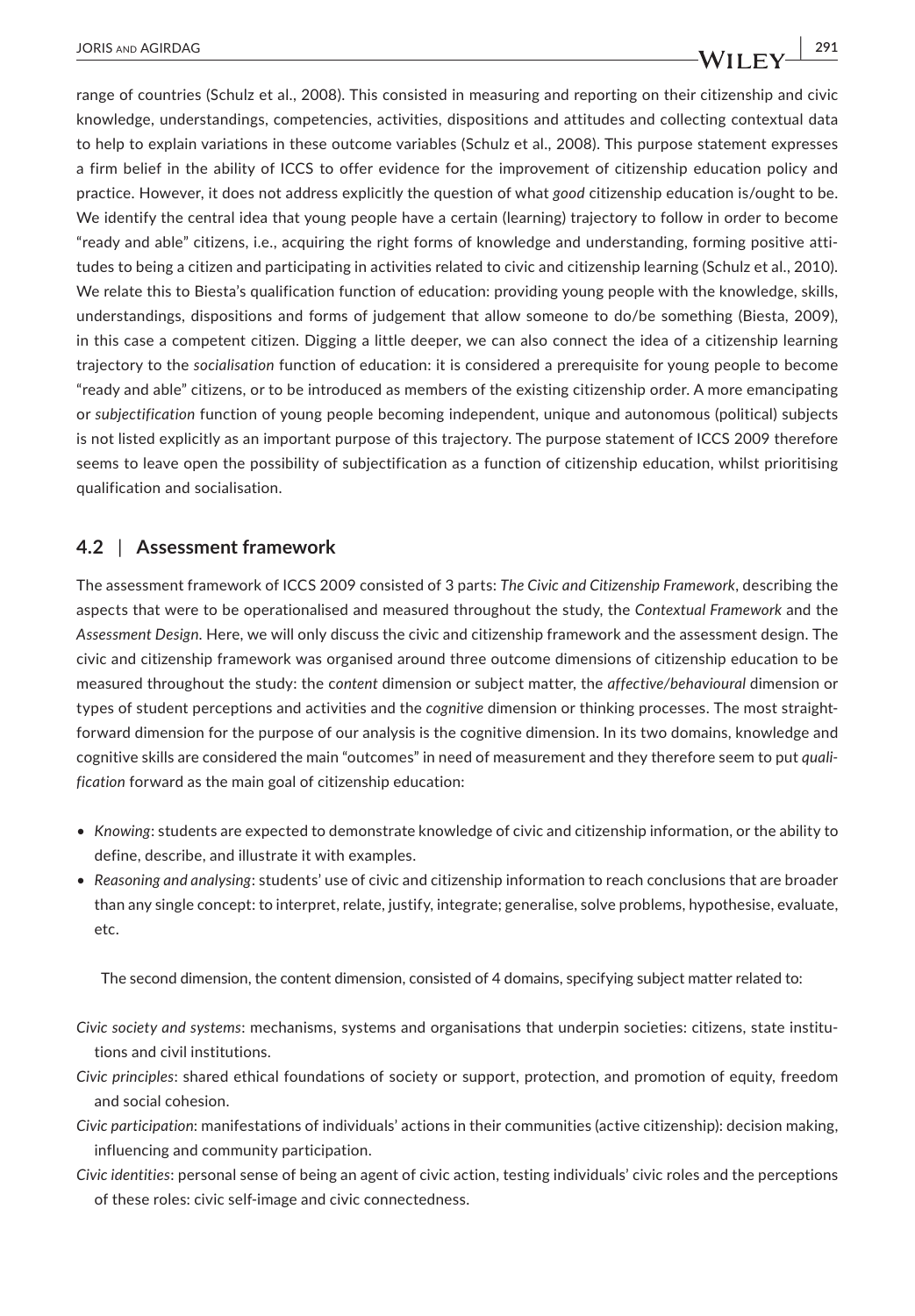The first content domain can be considered to focus on both qualification and socialisation as functions of citizenship education by testing students' knowledge and perceptions of civic society and its systems, or the existing "orders". The civic principles and civic participation domains align with a *socialisation* function, focusing on the degree to which students (have) become members of the established social, cultural and political orders, or support and comply with existing norms, values and ways of being, such as community participation.

The civic identities domain can be seen to hint at *subjectification* as an aim of citizenship education. It includes the attitude of *internal political efficacy:* individuals' confidence in their ability to understand politics and act po‐ litically (Schulz et al., 2008). The authors consider this as one of the two aspects of *general political efficacy*: the feeling that political change is possible and that the individual citizen can play a part in bringing it about (Schulz et al., 2008). This concept seems to be related to the function of subjectification as described by Biesta (2009). The *civic participation* subdomain of decision making and influencing can also be seen to be related to subjectification as instances of autonomous thinking and acting. The content dimension therefore seems to offer a balanced view of qualification, socialisation and subjectification.

The affective-behavioural dimension consisted of the following (sub)domains:

*Value beliefs*: beliefs about the value of concepts, institutions, people, and ideas: democratic values, citizenship values.

- *Attitudes*: states of mind or feelings about ideas, persons, objects, events, situations and/or relationships: self‐ cognitions related to civics and citizenship, attitudes towards rights and responsibilities and attitudes towards institutions.
- *Behavioural intentions*: expectations of future action, readiness to participate in forms of civic protest, anticipated future political participation as adults and anticipated future participation in citizenship activities.
- *Behaviours*: past or present participation in civic‐related activities. At school: school councils, parliaments, student debates. In the wider community: human rights groups, religious associations, youth clubs.

The beliefs, attitudes, behavioural intentions and behaviours that are measured most often seem to imply an introduc‐ tion to existing social and political conventions, traditions and values, or to socialisation as the main aim of citizenship education. The subdomains of behavioural intentions and behaviours of (expected) participation, however, also leave room for subjectification: taking action, participating in protest and in human rights groups, etc. can indicate new or critical ways of thinking and acting or becoming independent from the existing socio‐political orders.

In general, the three dimensions of the ICCS assessment framework can be seen to encompass and propose all three functions of qualification, socialisation and subjectification, thus complying with the apparent current attention of European policy for all three aims of "good" citizenship education.

#### **4.3** | **Instruments: Design**

The three dimensions of the ICCS assessment framework were translated into two instruments which were ad‐ ministered to all participating students: an international *cognitive test* and a *student questionnaire*. In their design, the development of knowledge and understanding of civics and citizenship were seen by ICCS researchers as fundamental for effective civic participation and as a major emphasis of citizenship education programmes across countries (Schulz et al., 2010), confirming qualification as a main function. To assess this knowledge, the ICCS cog‐ nitive test was developed, measuring students' civic and citizenship knowledge, analysing, and reasoning related to the four content and two cognitive domains specified above. The test mainly consisted of multiple choice questions, each with one correct answer. Six constructed-response items were also included for which students were asked to develop their own response(s) which were evaluated and scored against a predefined number of correct categories (Schulz et al., 2010). It therefore mainly focused on qualification as an important goal of citizenship education by measuring civic and citizenship knowledge, cognitive or analytical skills and forms of reasoning (Schulz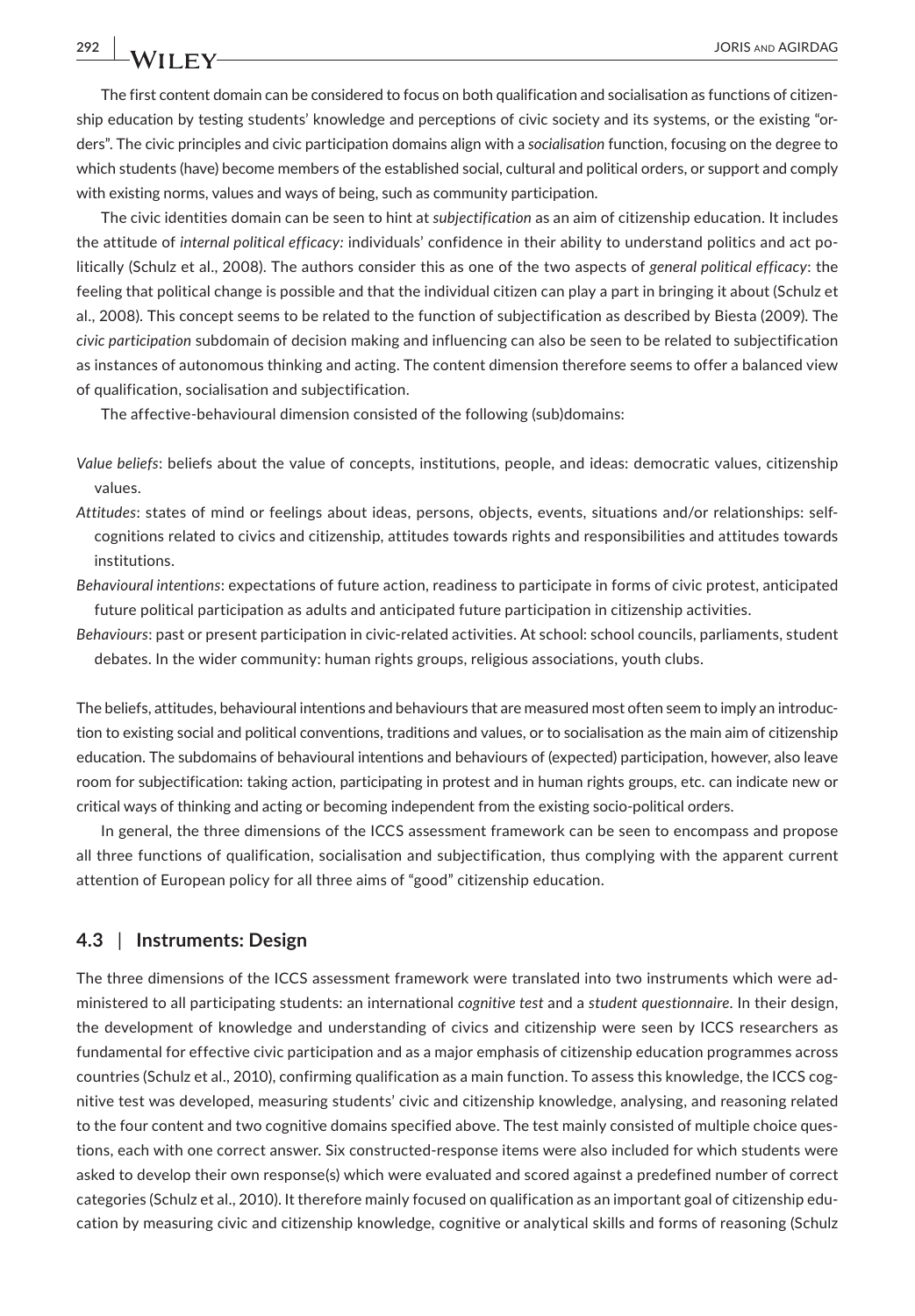et al., 2010). Through its use of multiple choice questions in relation to civic and citizenship topics and predefined categories of correct answers to open‐ended items, we see it as leaving little or no room for students to express true critical or independent thinking (as expressions or instances of subjectification), but rather as expecting them to reason and decide on an option according to (what the IEA researchers consider) established, accepted forms of citizenship reasoning or action, or outcomes of socialisation.

The *international student questionnaire* measured the affective‐behavioural dimension of the assessment framework and consisted mainly of Likert‐type items, requiring students to indicate scales of frequency of certain activities, or levels of attributed importance. It can be seen to mainly address citizenship education as socialising young people into existing ways of being and doing and testing their adherence to existing citizenship values and traditions. However, it also tends to approach citizenship education as instilling forms of qualification, since it pays significant attention to the dispositions and forms of judgement (elements of qualification according to Biesta) related to citizenship that young people have acquired. Identifying items or questions relating to processes or moments of subjectification was far less clear-cut. The questionnaire, like the cognitive test, presented few opportunities for bringing new or unexpected ways of thinking or doing to the study. By offering students a limited number of responses or response categories in the design of both instruments, it therefore seems that developing one's own critical or new ways of thinking and acting is a less important aim of citizenship education than fitting in with predefined categories of desirable citizenship knowledge and behaviour.

In general, whereas the (sub)domains and concepts that were adopted in the ICCS assessment framework reflected the three functions of education as more or less equally important goals of citizenship education, these were included and translated in the study's design to be measured across all students in all countries and therefore reduced to predefined, universal categorical answers. This left very little room for something completely "new" to come to the fore, since all possible forms of civic action, participation, attitudes and thinking were reduced to forms of qualification and socialisation as the goals of citizenship education, leaving out the educational aim of subjectification.

#### **4.4** | **Instruments: Content**

Here, we consider the content and some items of the ICCS 2009 research to point out how the study characterises qualification, socialisation and subjectification as goals of citizenship education through the content and response categories. Following the structure provided by the framework and design of ICCS, we also distinguished a ten‐ dency at the content level to equate "good citizenship education" outcomes with the educational purposes of qualification and socialisation and a lack of attention to potential instances and forms of subjectification.

#### **4.4.1** | **Cognitive test**

Examining the coverage of the different content domains by the items on the cognitive test and linking these to the three functions of education, we found that approximately 68% of the items were related to the educational aim of qualification, going into students' knowledge, understanding and analytical skills. Some 10% were related to socialisation, testing students' knowledge and compliance with democratic norms and values and existing ways of being and doing. Some 22% can be seen as relating to both qualification and socialisation, for instance by meas‐ uring students' knowledge of or their adherence to established citizenship values or principles. Items directly or explicitly related to subjectification were not included, although some of the issues or situations presented in the items could be seen as providing potential for the recognition of instances or forms of independent, new thinking or acting. We argue, however, that inherent in the cognitive items is a reduction of these instances of subjectifica‐ tion to measurable forms of qualification and socialisation in what are considered good or desirable citizenship (education) outcomes. Illustrative of this are two cognitive test items, providing students with a context and an example of *ethical consumerism* defined by the IEA as the "selective purchasing of products according to ethical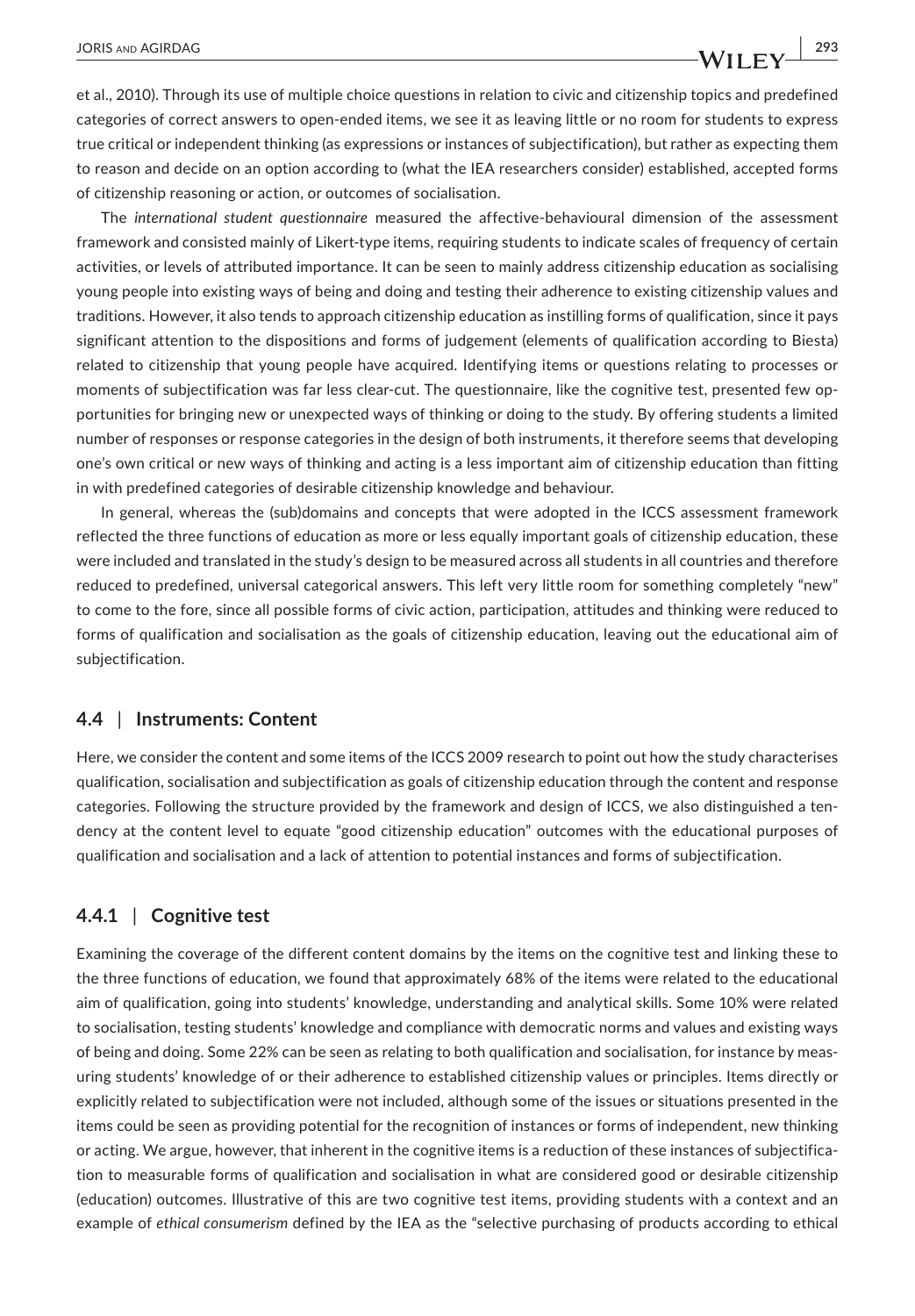beliefs about the way they were produced" and considered a form of civic action (Schulz et al., 2008, p. 20). At first glimpse, it could therefore be seen as testing students' autonomous or critical thinking and acting, or a potential instance of subjectification. The item presents the example of a male who bought new shoes, but then learned that they were made in a factory which employed young children and paid them very little. In a first question, students were asked why the man would refuse to wear his shoes. The options they were offered were:

- **1.** *He thinks that shoes made by children will not last very long*.
- **2.** *He does not want to show support for the company that made them*.
- **3.** *He does not want to support the children who made them*.
- **4.** *He is angry that he paid more for the shoes than they were actually worth*.

The second answer is considered the only correct answer, as it relates to a "familiar example of unfair treatment of individuals in the international context" (Schulz et al., 2010, p. 65). This justification by the IEA experts presupposes that this example should indeed be familiar (qualification) to the 14‐year‐old students participating in all countries. Moreover, it presupposes that there is only one correct fundamental motivation leading to the one seen as the correct form of civic action: refusing to wear the shoes (socialisation). This not only reduces the immense ethical complexity of issues related to child labour (Bourdillon, Levinson, Myers, & White, 2010; Zurstrassen, 2011), but also excludes the possibility of students developing different, new arguments or forms of civic action in response to this issue (sub‐ jectification). One could also argue that it would be unethical from a sustainability point of view to decide not to wear these shoes and that it would be a waste of valuable natural resources and the labour that went into their production.

The second item asked students to "evaluate the relative effectiveness of alternative ways of encouraging others to take action in support of a cause and different methods of persuasion" (Schulz et al., 2010, p. 65) by indicating the best possible way for the man to make other people refuse to buy the shoes:

- **1.** *Buy all the shoes so that no one else can buy them.*
- **2.** *Return the shoes to the shop and ask for his money back.*
- **3.** *Block the entrance to the shop so that people cannot enter it*.
- **4.** *Inform other people about how the shoes are made*.

The only correct answer was the last option because providing others with information to persuade them to adopt one's own point of view is seen as a familiar principle and the alternative methods of persuasion are considered "impractical" (Schulz et al., 2010, p. 65). Once again, the IEA experts presume that students are familiar with their line of thought where refusing to buy the shoes is the desirable civic action, also for others, and informing them is the one good way to achieve this.

However, one could make a case for other actions as possible ways to inform or influence others: "block the entrance", for instance, could be seen as an instance of protest which could persuade or encourage others to take action. The correct form of civic action is, however, presented as a rational choice, only asking for the application of the correct knowledge (qualification) or conventional, established mode of conduct (socialisation), leaving out possibilities for young people to come up with new or unexpected ways of acting or thinking (subjectification).

#### **4.4.2** | **Questionnaires**

In our analysis of the items of the international student questionnaire, we found that some 57% accepted or supported existing norms, values and established citizenship behaviours, or their socialisation as goals of citizenship education. 35% can be seen as testing or referring to forms of qualification: knowledge, reasoning, dispositions, etc. Some 20% potentially referred to moments or processes of subjectification, for instance students' confidence in expressing opinions that differed from others, or believing that their own political opinions were worth listening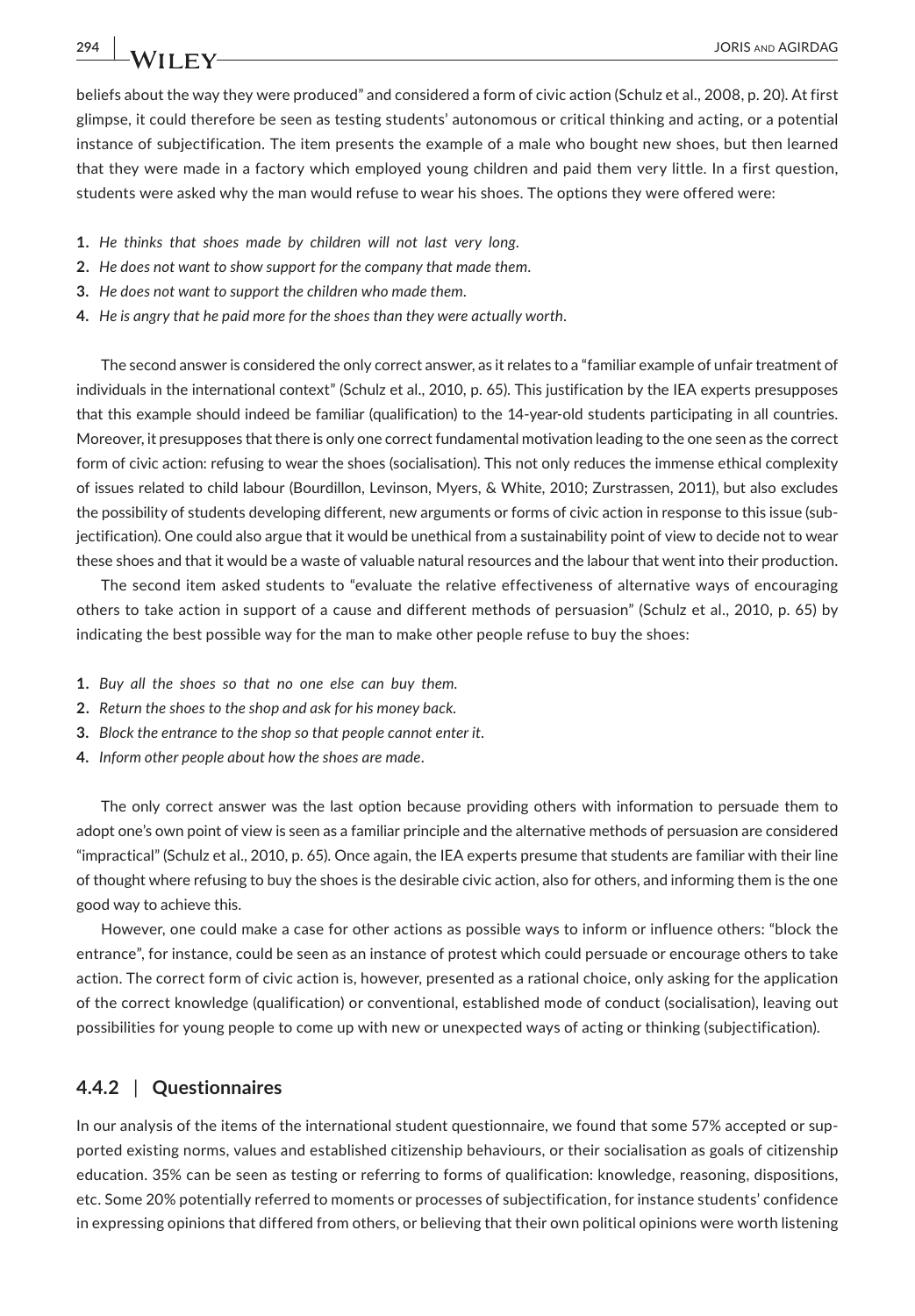to. For most of these items referring to (future) citizenship behaviour or activities, however, it is difficult to de‐ termine whether they relate to socialisation, express potential instances of subjectification, or both. One set of items, for instance, asked students to rate the importance of different types of behaviours in order to be a good adult citizen (Schulz et al., 2010):

- **1.** *Voting in every national election*.
- **2.** *Joining a political party*.
- **3.** *Learning about the country's history*.
- **4.** *Following political issues in the newspaper, on the radio, on TV or on the Internet*.
- **5.** *Showing respect for government representatives.*
- **6.** *Engaging in political discussions*.
- **7.** *Participating in peaceful protests against laws believed to be unjust.*
- **8.** *Participating in activities to benefit people in the local community*.
- **9.** *Taking part in activities promoting human rights*.

**10.***Taking part in activities to protect the environment*.

These can be seen on the one hand as testing students' adherence to what are considered established, accepted activities and behaviours (socialisation). On the other hand, students' indications of finding protesting, protecting the environment and promoting human rights important could reflect their disagreeing with the current "order" of things and potential new ways of thinking and acting (subjectification). These in themselves are, however, hard to identify through the questionnaire, since it left no room for own, free responses or elaborations by students outside the predefined categories. Once again, this reflects a vision of good citizenship education as primarily qualifying and socialising young people into existing ways of being and doing.

One ICCS question on the teacher and principal questionnaire asked teachers and school principals to identify what they considered to be its three most important aims (Schulz et al., 2010) and thus offers an answer to what is valued by ICCS as possible aims and functions of citizenship education. These were:

- **1.** *Promoting knowledge of social, political and civil institutions, of citizens' rights and responsibilities*.
- **2.** *Promoting respect for and safeguard of the environment*.
- **3.** *Promoting the capacity to defend one's own point of view*.
- **4.** *Developing skills and competencies in conflict resolution*.
- **5.** *Promoting students' participation in the local community and in school life*.
- **6.** *Promoting students' critical and independent thinking*.
- **7.** *Supporting the development of effective strategies for the fight against racism and xenophobia*.
- **8.** *Preparing students for future political participation.*

Aims and functions 1, 3 and 4 adhere to a qualification function of citizenship education. They focus on students' acquisition of knowledge, skills and forms of understanding to prepare them to be/become a citizen. The other aims (2,5,7,8) mainly relate to socialisation outcomes, as they all represent goals of introducing young people into existing, shared values and norms (2,7) and established social and political practices (5, 8). Only aim 6 and possibly aim 3 can explicitly be seen as promoting autonomous and "new" ways of independent thinking and doing and therefore of subjectification through citizenship education. In our view, this distribution of possible aims adequately follows the underlying normativity of the study, mainly reducing the three goals of young people's citizenship education that were present in the theoretical framework to measurable and predictable forms of qualification and socialisation without paying much attention to emancipatory, critical, subjectifying processes and goals. This conclusion is illustrated by the fact that the question of what they consider to be the most important aims of citizenship education is only posed to teachers and principals and not to the students who participated in the study.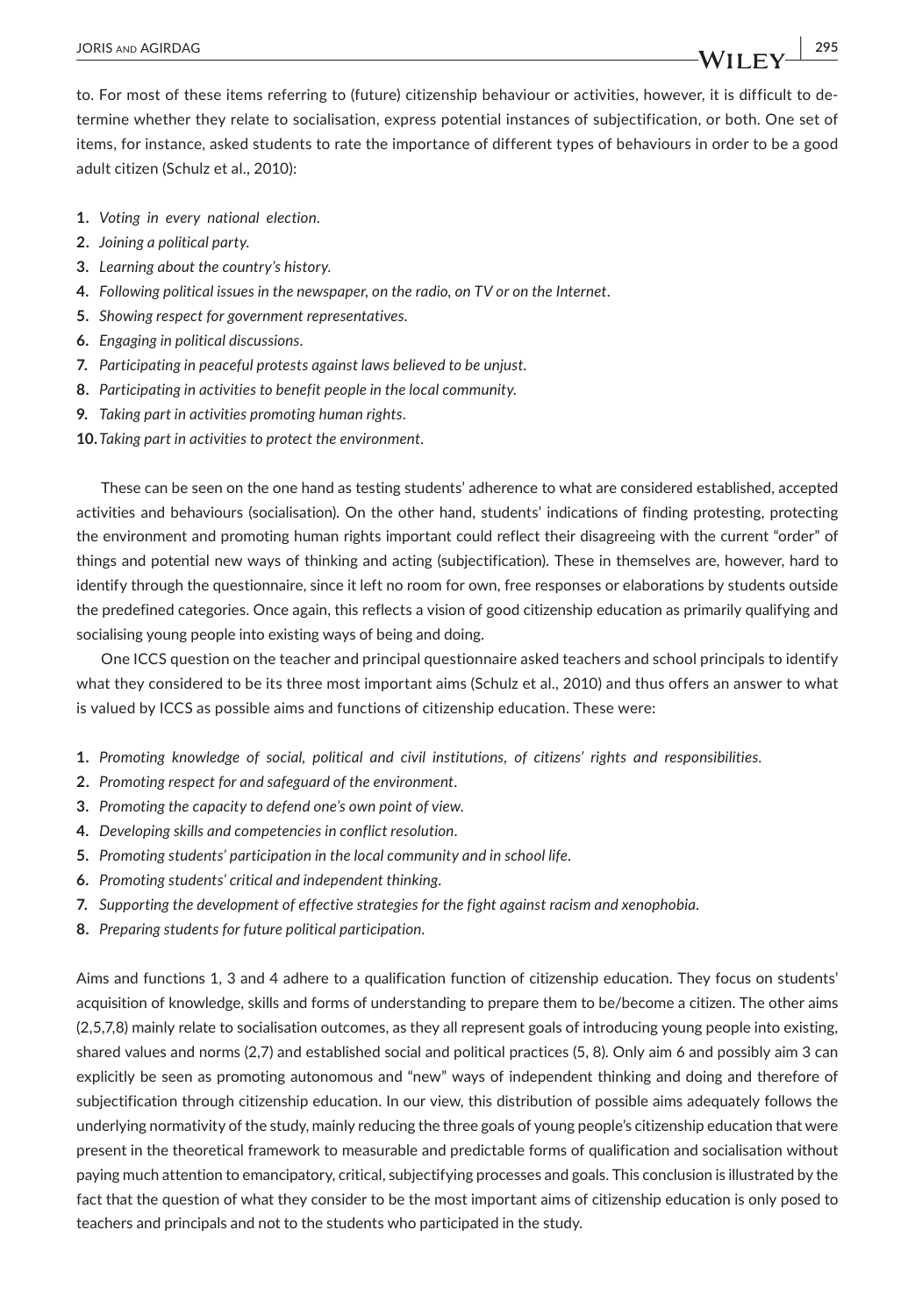## **5** | **DISCUSSION**

The central endeavour of this article was to analyse the normativity of the large scale, standardised ICCS study and investigate if what it proposes as the aims of good citizenship education was in accordance with the "seamless enactment" of its overarching aims that seem to be supported by policy and research. By analysing the importance attached to the three functions of education described by Gert Biesta (2009) as qualification, socialisation and subjectification in the different steps and instruments of the 2009 study, we aimed to clarify what the study, as an "evidence base" for citizenship education policies and practice, prescribed as the aims of good citizenship education.

First, in the screening of the ICCS purpose statement, qualification and socialisation are mainly put forward as the aims and functions of citizenship education. The question as to what constitutes *good* citizenship education, or what it should be, was not explicitly addressed, nor was the third educational aim of subjectification. The study's theoretical (assessment) framework, design, instruments and items did occasionally include issues, questions and response categories that created openings for subjectification as a desirable aim of citizenship education (for instance in referring to critical and independent thinking, (future) participation in protests and other "critical" activities), but the adopted items and answers narrowed these down to predictable, categorical, established forms of knowing, thinking and doing. This leads us to believe that the study, in its current form, does not adhere to the idea(l) of seamless enactment. By not recognising or promoting the aim of subjectification in its set‐up and meth‐ odology, which could be said to relate the most strongly to the recognized aim of creating autonomous, active and critical citizens through citizenship education, the study's potential to act as an "evidence base" for its policy and practice in Europe can be seen as limited since, as discussed in the introduction, all three functions are seemingly emphasised in current European citizenship education policy.

While we base these findings on a careful examination of the framework, design and items of the ICCS study, it should be noted that this article has not dealt with its contextual framework and that including this framework could therefore add other elements and findings to our analysis. However, we do believe, following Olson (2012), that the content and criteria included in the study point at what it characterises as educationally desirable. This would lead us to conclude that, through its fixed-design methodology, with a lack of opportunity for active contribution, dialogue and participation by young people, and by considering "deviant" answers as wrong or by not allowing to differ from the limited options that are offered, ICCS can be said to approach them as governable (research) subjects (Graham & Neu, 2004) and as passive or not‐yet citizens (Mason & Delandshere, 2010) rather than as autonomous, critical and active democratic citizens and participants (in the making). Considering educational research, and in this case ICCS, as an additional stage in the process of curricular transposition under the normative idea(l) of seamless enactment, we therefore conclude that ICCS forms a disjuncture (McCowan, 2009) by closing down potential openings for processes and moments of subjectifi‐ cation, and opportunities for young people to become autonomous, critical and active citizens in and through citizenship education.

We do not deny the importance and merits of the ICCS research in contributing to the improvement of citizenship education policies and practices. However, we do believe that a more fruitful approach to the issue of offering inspiration or "evidence" for citizenship education policies and practices could be to expand the existing framework and design. Insights from critical and fundamental educational inquiries can broaden the design and methodology with other, qualitative, research instruments and approaches that could be more capable of capturing and promoting young people's critical ways of thinking and acting, such as observations, surveys or interviews. In order to improve educational policies, practices and the actual citizenship of young people in line with the aims and values we accord to them, we believe it is time for this strand of research to include diverse, new and even conflicting ways of thinking and acting, beginning with those of young people themselves.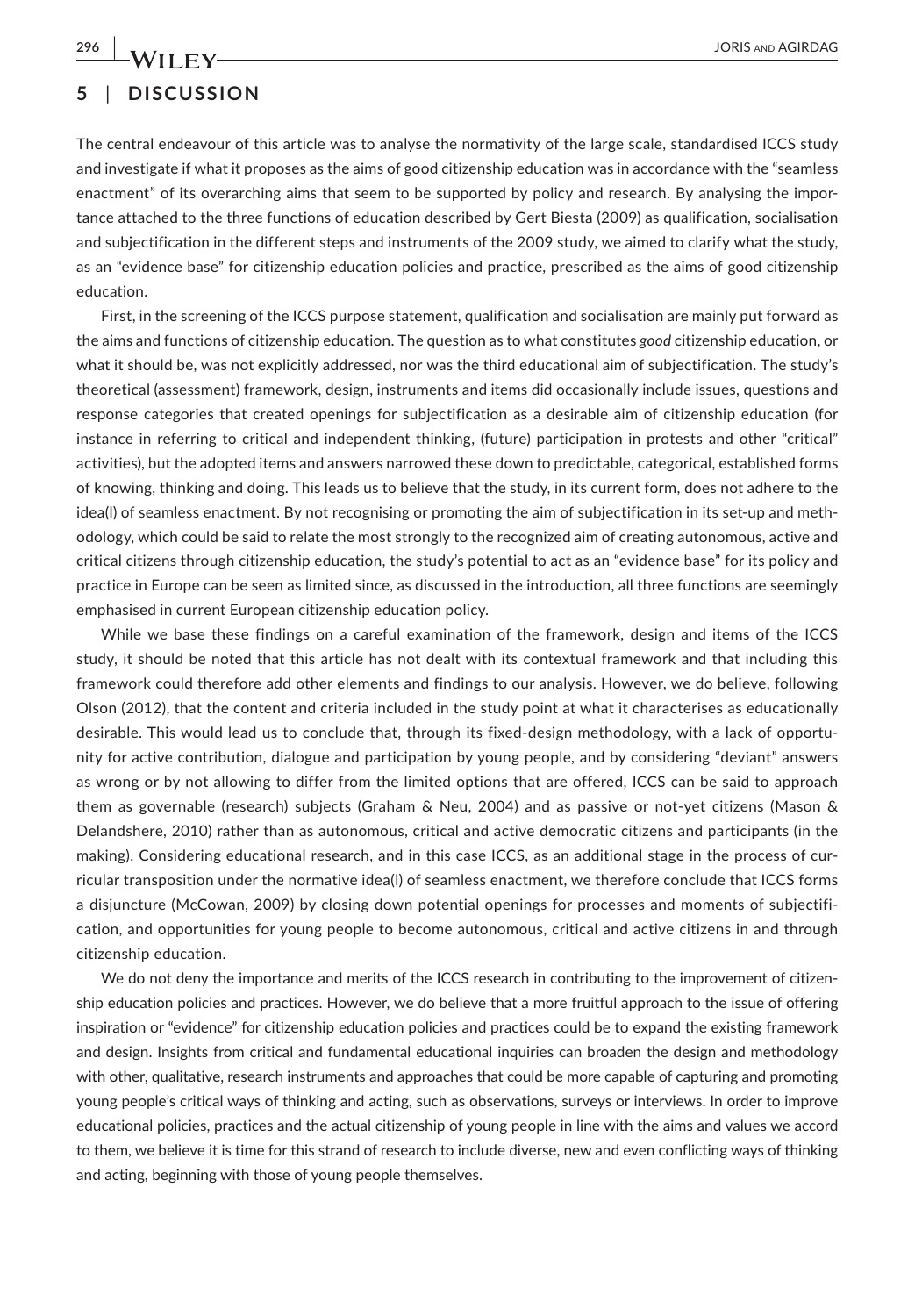#### **REFERENCES**

- Biesta, G. (2009). Good education in an age of measurement: On the need to reconnect with the question of purpose in education. *Educational Assessment, Evaluation and Accountability*, *21*, 33–46. [https://doi.org/10.1007/](https://doi.org/10.1007/s11092-008-9064-9) [s11092-008-9064-9](https://doi.org/10.1007/s11092-008-9064-9)
- Biesta, G. (2011). *Learning democracy in school and society: Education, lifelong learning, and the politics of citizenship*. Rotterdam, the Netherlands: Sense Publishers.
- Biesta, G. (2015). Goed onderwijs, functioneel of disfunctioneel? Over de school als oefenplaats voor volwassenheid. In R. In't Veld (Ed.), *De Echte Dingen. Essays over de kwaliteit van het onderwijs*. Amsterdam, the Netherlands: Gopher B.V. Retrieved from [http://vlaamsemasterclassvoorlerarenopleiders.weebly.com/uploads/6/1/9/5/61951699/de\\_echte\\_](http://vlaamsemasterclassvoorlerarenopleiders.weebly.com/uploads/6/1/9/5/61951699/de_echte_dingen_-_essays_over_de_kwaliteit_van_onderwijs_e-book.pdf) dingen - essays over de kwaliteit van onderwijs e-book.pdf
- Bourdillon, M., Levison, D., Myers, W., & White, B. (2010). *Rights and wrongs of children's work*. New Brunswick, NJ: Rutgers University Press. Retrieved from [www.jstor.org/stable/j.ctt5hj7n8](http://www.jstor.org/stable/j.ctt5hj7n8)
- Brooks, R. M., & Holford, J. A. K. (2009). Citizenship, learning and education: Themes and issues. *Citizenship Studies*, *13*, 85–103. <https://doi.org/10.1080/13621020902749027>
- Council of Europe. (2010). *Council of Europe charter on education for democratic citizenship and human rights education. Recommendation and explanatory memorandum*. Retrieved from [https://rm.coe.int/CoERMPublicCommonSearchServices/](https://rm.coe.int/CoERMPublicCommonSearchServices/DisplayDCTMContent) [DisplayDCTMContent](https://rm.coe.int/CoERMPublicCommonSearchServices/DisplayDCTMContent)[? Document Id=09000016803034e3](?Document Id=09000016803034e3)
- Council of Europe. (2016). *Competences for democratic culture. Living together as equals in culturally diverse democratic soci‐ eties*. Retrieved from <https://rm.coe.int/16806ccc07>
- Fraillon, J., & Schulz, W. (2008). *Concept and design of the International Civic and Citizenship Education Study*. Retrieved from [https://iccs.acer.org/files/ICCSConcept--Design-Paper\(AERA2008\).pdf](https://iccs.acer.org/files/ICCSConcept--Design-Paper(AERA2008).pdf)
- Graham, C., & Neu, D. (2004). Standardized testing and the construction of governable persons. *Journal of Curriculum Studies*, *36*, 295–319. <https://doi.org/10.1080/0022027032000167080>
- Holford, J. (2008). Hard measures for soft stuff: Citizenship indicators and educational policy under the Lisbon strategy. *European Educational Research Journal*, *7*, 331–343.<https://doi.org/10.2304/eerj.2008.7.3.331>
- Hyslop‐Margison, E. J., Hamalian, A., & Anderson, G. (2006). A critical examination of empirical research: The case of citizenship education. *Theory and Research in Social Education*, *34*, 395–407. [https://doi.org/10.1080/00933104.20](https://doi.org/10.1080/00933104.2006.10473314) [06.10473314](https://doi.org/10.1080/00933104.2006.10473314)
- Ioannidou, A. (2007). A comparative analysis of new governance in the transnational educational space: A shift to knowledge‐based instruments? *European Educational Research Journal*, *6*, 336–347. [https://doi.org/10.2304/](https://doi.org/10.2304/eerj.2007.6.4.336) [eerj.2007.6.4.336](https://doi.org/10.2304/eerj.2007.6.4.336)
- Knowles, R. T., & Di Stefano, M. (2015). International citizenship education research: An annotated bibliography of re‐ search using the IEA ICSS and IEA CIVED datasets. *Journal of International Social Studies*, *5*, 86–118.
- Mason, T. C., & Delandshere, G. (2010). Citizens not research subjects: Toward a more democratic civic education inquiry methodology. *Inter‐American Journal of Education for Democracy*, *3*, 6–26.
- McCowan,T. (2009). A 'seamless' enactment of citizenship education. *Journal of Philosophy of Education*, *43*, 85–99. <https://doi.org/10.1111/j.1467-9752.2009.00669.x>
- Naval, C., Print, M., & Veldhuis, R. (2002). Education for democratic citizenship in the new Europe: Context and reform. *European Journal of Education*, *37*, 107–128. <https://doi.org/10.1111/1467-3435.00097>
- No'voa, A., & Yariv‐mashal, T. (2003). Comparative research in education: A mode of governance or a historical journey? *Comparative Education*, *39*, 423–438. <https://doi.org/10.1080/0305006032000162002>
- Nordensvärd, J. (2014). The politics of education: Education from a political and citizenship discourse. *Policy Futures in Education*, *12*, 340–346. <https://doi.org/10.2304/PFIE.2014.12.3.340>
- Olson, M. (2012). To be or not to be a (properly educated) citizen. Comments on the ICCS 2009 study. *Utbildning & Demokrati*, *21*, 17–27.
- Print, M., Ørnstrøm, S., & Nielsen, H. S. (2002). Education for democratic processes in schools and classrooms. *European Journal of Education*, *37*, 193–210. <https://doi.org/10.1111/1467-3435.00102>
- Schulz, W., Ainley, J., Fraillon, J., Kerr, D., & Losito, B. (2010). *ICCS 2009 International Report: Civic knowledge, attitudes, and engagement among lower‐secondary school students in 38 countries*. Amsterdam, the Netherlands: IEA. Retrieved from [www.iea.nl/fileadmin/user\\_upload/Publications/Electronic\\_versions/ICCS\\_2009\\_International\\_Report.pdf](http://www.iea.nl/fileadmin/user_upload/Publications/Electronic_versions/ICCS_2009_International_Report.pdf)
- Schulz, W., Ainley, J., Fraillon, J., Losito, B., & Agrusti, G. (2016). *IEA International Civic and Citizenship Education Study 2016 Assessment Framework*. Amsterdam, the Netherlands: IEA. Retrieved from [https://link.springer.com/content/](https://link.springer.com/content/pdf/10.1007%2F978-3-319-39357-5.pdf) [pdf/10.1007%2F978-3-319-39357-5.pdf](https://link.springer.com/content/pdf/10.1007%2F978-3-319-39357-5.pdf)
- Schulz, W., Fraillon, J., Ainley, J., Losito, B., & Kerr, D. (2008). *International Civic and Citizenship Education Study: Assessment framework.* Amsterdam, the Netherlands: IEA. Retrieved from [www.iea.nl/fileadmin/user\\_upload/Publications/](http://www.iea.nl/fileadmin/user_upload/Publications/Electronic_versions/IEA_ICCS_2016-Framework.pdf) [Electronic\\_versions/IEA\\_ICCS\\_20 16-Framework.pdf](http://www.iea.nl/fileadmin/user_upload/Publications/Electronic_versions/IEA_ICCS_2016-Framework.pdf)